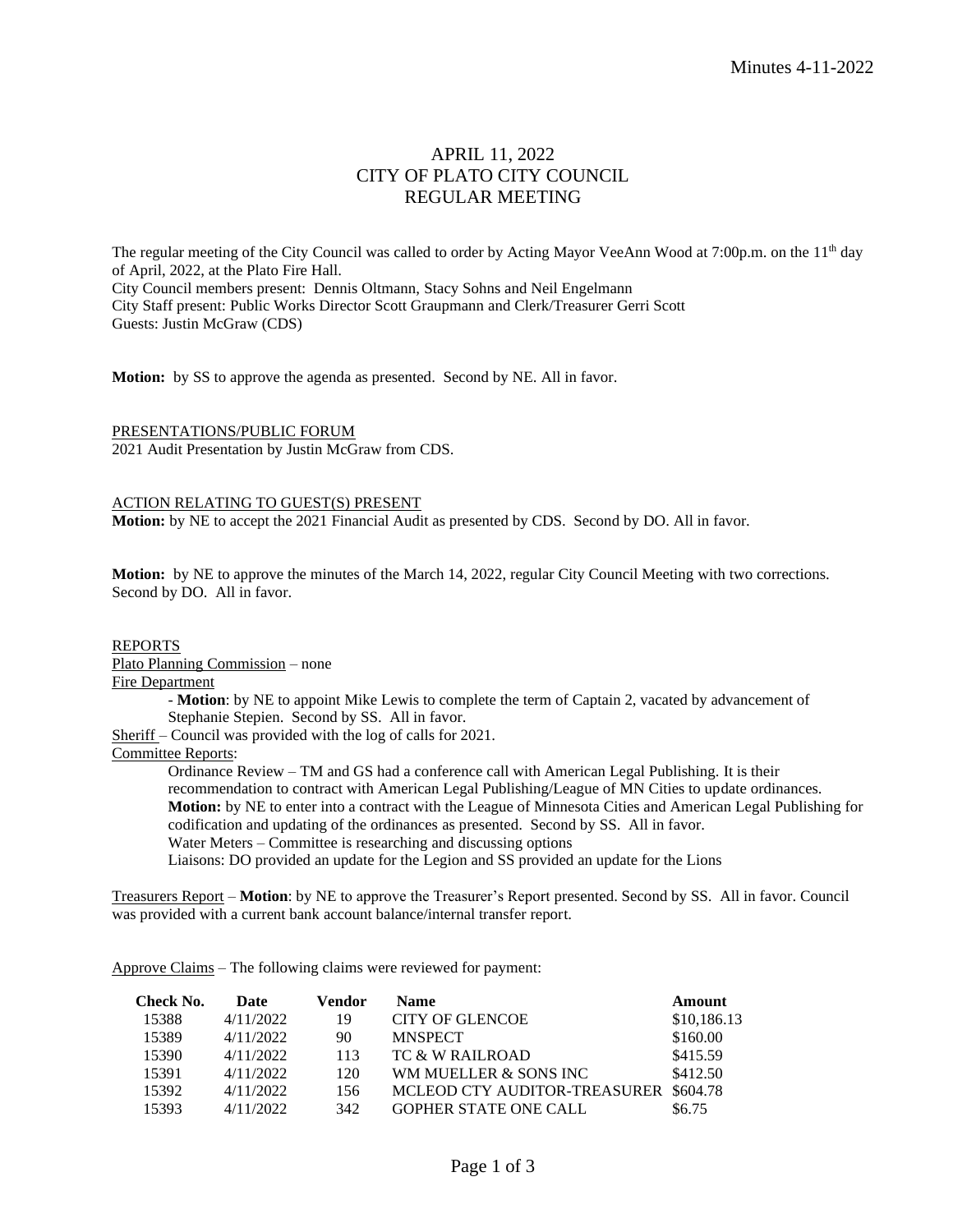|                  | 15394                | 4/11/2022                                         | 348                                             | TEAM LAB CHEMICAL CORP                                       | \$895.50   |  |  |
|------------------|----------------------|---------------------------------------------------|-------------------------------------------------|--------------------------------------------------------------|------------|--|--|
|                  | 15395                | 4/11/2022                                         | 468                                             | <b>HOME SOLUTIONS</b>                                        | \$37.99    |  |  |
|                  | 15396                | 4/11/2022                                         | 491                                             | <b>OLTMANN DENNIS</b>                                        | \$60.84    |  |  |
|                  | 15397                | 4/11/2022                                         | 504                                             | MINI BIFF, LLC                                               | \$126.99   |  |  |
|                  | 15398                | 4/11/2022                                         | 544                                             | <b>GERALDINE A SCOTT</b>                                     | \$1,152.88 |  |  |
|                  | 15399                | 4/11/2022                                         | 547                                             | <b>CENTURYLINK</b>                                           | \$273.07   |  |  |
|                  | 15400                | 4/11/2022                                         | 549                                             | <b>VALLEY VIEW ELECTRIC INC.</b>                             | \$80.00    |  |  |
|                  | 15401                | 4/11/2022                                         | 562                                             | <b>GLENCOE FLEET SUPPLY</b>                                  | \$90.28    |  |  |
|                  | 15402                | 4/11/2022                                         | 598                                             | <b>GRAUPMANN SCOTT</b>                                       | \$1,452.72 |  |  |
|                  | 15403                | 4/11/2022                                         | 738                                             | POTENTIA MN SOLAR FUND 1 LLC                                 | \$571.33   |  |  |
|                  | 15404                | 4/11/2022                                         | 748                                             | <b>CORE AND MAIN LP</b>                                      | \$7,612.00 |  |  |
| FIRE DEPARTMENT: |                      |                                                   |                                                 |                                                              |            |  |  |
|                  | 4165                 | 4/11/2022                                         | 453                                             | <b>CITY OF PLATO</b>                                         | \$155.26   |  |  |
|                  | 4166                 | 4/11/2022                                         | 715                                             | BRENDA SCHULTZ CLEANING SERV                                 | \$300.00   |  |  |
|                  | INTERIM CLAIMS PAID: |                                                   |                                                 |                                                              |            |  |  |
|                  | 15379                | 3/28/2022                                         | 79                                              | <b>CENTERPOINT ENERGY</b>                                    | \$926.40   |  |  |
|                  | 15380                | 3/28/2022                                         | 88                                              | <b>XCEL ENERGY</b>                                           | \$1,404.31 |  |  |
|                  | 15381                | 3/28/2022                                         | 88                                              | <b>XCEL ENERGY</b>                                           | \$12.00    |  |  |
|                  | 15382                | 3/28/2022                                         | 239                                             | MCLEOD CO-OP POWER                                           | \$99.61    |  |  |
|                  | 15383                | 3/28/2022                                         | 324                                             | FRONTLINE WARNING SYSTEMS INC                                | \$250.00   |  |  |
|                  | 15384                | 3/28/2022                                         | 544                                             | <b>GERALDINE A SCOTT</b>                                     | \$1,467.02 |  |  |
|                  | 15385                | 3/28/2022                                         | 598                                             | <b>GRAUPMANN SCOTT</b>                                       | \$1,495.02 |  |  |
|                  | 15386                | 3/28/2022                                         | 732                                             | <b>VISA</b>                                                  | \$1,016.87 |  |  |
|                  | 15387                | 3/28/2022                                         | 797                                             | <b>CLABO</b><br><b>THOMAS</b>                                | \$138.52   |  |  |
|                  |                      | US Treasury (online) March payroll tax deposit    |                                                 | \$1,579.22                                                   |            |  |  |
|                  |                      |                                                   | PERA contribution (online) for 3/1-15/22payroll |                                                              | \$537.30   |  |  |
|                  |                      | PERA contribution (online) for 3/16-31/22 payroll |                                                 | \$474.99                                                     |            |  |  |
|                  |                      |                                                   |                                                 | MN Department of Revenue-1 <sup>st</sup> Quarter withholding | \$633.00   |  |  |
|                  |                      | FIRE DEPARTMENT:                                  |                                                 |                                                              |            |  |  |
|                  | 4161                 | 3/28/2022                                         | 79                                              | <b>CENTERPOINT ENERGY</b>                                    | \$485.46   |  |  |
|                  | 4162                 | 3/28/2022                                         | 219                                             | <b>JERRY'S TRANSMISSION SERVICE</b>                          | \$1,178.85 |  |  |
|                  | 4163                 | 3/28/2022                                         | 594                                             | <b>VOLUNTEER FFS' BENEFIT ASSN</b>                           | \$14.00    |  |  |
|                  | 4164                 | 3/28/2022                                         | 831                                             | KOESTER, MARIAH                                              | \$143.50   |  |  |
|                  |                      |                                                   |                                                 |                                                              |            |  |  |

**Motion:** by NE to approve payment of the above-stated claims, along with Conway Deuth & Schmiesing for \$11,000, Gavin, Janssen, Stabenow & Moldan for \$471.25, MN Valley Testing Laboratories for \$25.00, and Quality Flow for \$800.00. Second by DO. All in favor.

UNFINISHED BUSINESS: Extension of sewer service on  $4<sup>th</sup>$  Avenue SE – no update

# NEW BUSINESS:

Discussion on use of the ballfields over the summer and the maintenance fee charged to Community Ed. **Motion:** by NE to charge Community Ed \$750.00 as a maintenance fee for summer of 2022 with Community Ed doing all the field prep for games. Second by SS. All in favor.

**Motion:** by DO to renew the liquor and cigarette licenses for the King Pin Pub upon receipt of required paperwork and payment of fees. Second by SS. All in favor

**Motion:** by SS to renew the liquor and cigarette licenses for Mighty's Liquor upon receipt of required paperwork and payment of fees. Second by DO. All in favor.

**Motion:** by SS to renew the cigarette license for Plato C Store. Second by NE. All in favor

**Motion:** by SS to renew the liquor and cigarette licenses for LuLu's Lounge upon receipt of required paperwork and payment of fees. Second by NE. All in favor.